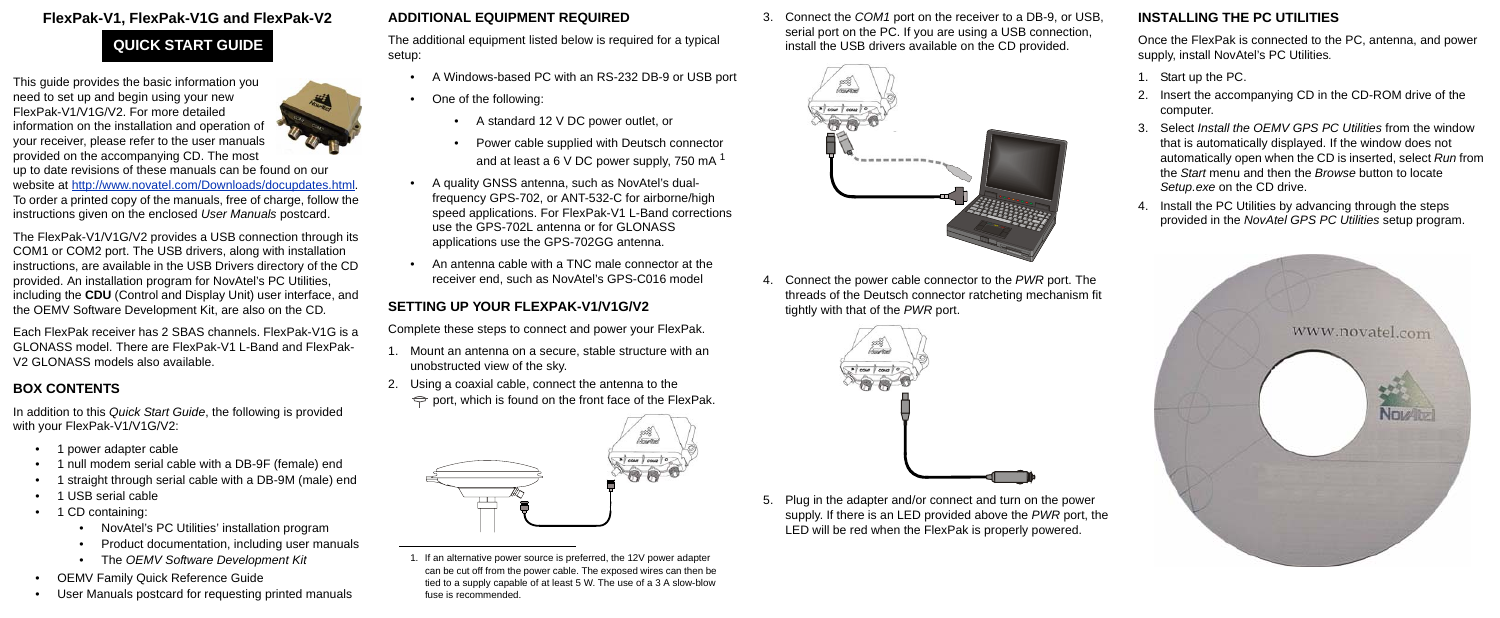#### **ESTABLISHING RECEIVER COMMUNICATION**

To open a serial port to communicate with the receiver, complete the following. See also *Using CDU*, later in this guide.

- 1. Launch **CDU** from the *Start* menu folder specified during the installation process. The default location is *Start | Programs | NovAtel OEMV | OEMV PC Software*.
- 2. Select *Open....* from the *Device* menu*.*

|      | Device | <b>View</b>    | Tools  | Help |  |
|------|--------|----------------|--------|------|--|
| Open |        |                | Ctrl+O |      |  |
|      |        | Close Config   |        |      |  |
|      |        | Active Configs |        |      |  |

3. Select the *New...* button in the *Open* dialog box.



4. Enter a name for the new device configuration in the *Name* field of the *New Config* dialog box.

5. Select the *Settings* button.

| <b>New Config</b>                           |        |  |
|---------------------------------------------|--------|--|
| Name<br>FlexPak-V1G                         |        |  |
| Device                                      | Cancel |  |
| Settings<br>Serial                          | Help   |  |
| Startup Options:<br>□ AutoStart □ AutoReset |        |  |
| □ Update Log Definitions for Convert4       |        |  |

- 6. Select the PC serial port the FlexPak is connected to from the *PC Port* drop-down list.
- 7. Select *57600* from the *Baud Rate* list.
- 8. Uncheck the *Use hardware handshaking* checkbox.
- 9. Select *OK* to save the settings.

| <b>Serial Device Settings</b> |        |
|-------------------------------|--------|
| PC Port: COM1                 |        |
| Baud Rate: 57600              | Cancel |

- 10. Select the *OK* button to close the *New Config* dialog box and create the new device configuration.
- 11. Select the new configuration from the *Available device configs* list in the *Open* dialog box.
- 12. Select the *Open* button to open communications with the FlexPak.

| $\lnot$ Available device configs $\lnot$ |                      |     |
|------------------------------------------|----------------------|-----|
| lexPak-V1G                               | COM01 at 57600 Baud, | Der |

As **CDU** establishes the communication session with the receiver, a progress box is displayed.

Once **CDU** is connected, the progress box disappears and several windows open, including the *Console* window. **CDU** is now ready to be used to view status information, enter commands, or log data.

# **USING CDU**

**CDU** provides access to key information about your receiver and its position. The information is displayed in windows accessed from the *View* menu. For example, select *Position Window* from the *View* menu to display the position solution of the receiver. To show details of the GNSS and geostationary (SBAS) satellites being tracked, select a *Tracking Status Window* (*GPS* or *GLONASS*) from the *View* menu. Select *Help* from the main menu for more details on **CDU**, its windows and features.

## **DETERMINING WHEN THE POSITION IS VALID**

When the receiver has a valid position, the *Solution Status* field in **CDU**'s *Position* window shows *Computed.*

Solution Status | Computed

# **ENTERING COMMANDS**

The OEMV family receivers use a comprehensive command interface. Commands can be sent to the FlexPak using the *Console* window in **CDU**, which is opened from the *View* menu. Enter commands in the text box at the bottom of the *Console* window.



The following information is important when entering commands:

- Commands can be entered in three formats:
	- ASCII (log bestposa)
	- Abbreviated ASCII (log bestpos)
	- Binary (log bestposb).

Abbreviated ASCII is the best format to use when you wish to work with the receiver directly. For data collection, use ASCII or Binary.

- Press the *Enter* key to send the command string to the receiver.
- The commands are not case sensitive.

The *OEMV Family Quick Reference Guide* provided with the receiver lists the available commands and the parameters they use for the *Abbreviated ASCII* format.

- 
-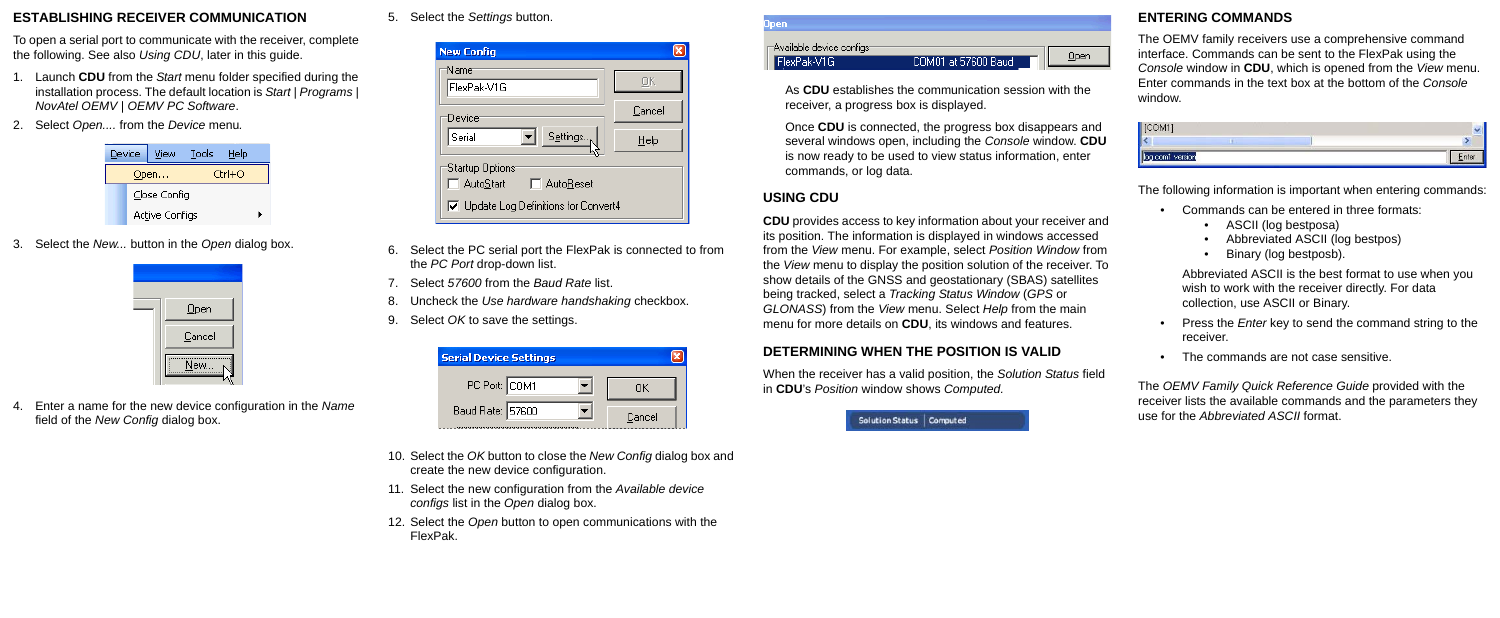



#### **LOGGING DATA**

An extensive collection of logs has been created to capture the data your FlexPak receives and processes. These logs can be directed to any of the FlexPak's serial ports and can be automatically generated when new or changed data becomes available or at regular intervals. The available logs are listed in the *OEMV Family Quick Reference Guide*.

To log data, use the LOG command. For example, to log the pseudorange position to COM 2 every 30 seconds, enter the following:

LOG COM2 PSRPOS ONTIME 30

Logs can be generated in one of three formats: ASCII, Abbreviated ASCII, or Binary. Refer to the *OEMV Family Firmware Reference Manual (OM-20000094)* for information on the LOG command, specifying the output format, and the detailed contents of each log.

L-Band equipped receivers allow you to achieve sub-meter accuracy. To use this positioning mode, you must enable L-band tracking to the Canada-Wide Differential GPS (CDGPS) or OmniSTAR signal. A subscription to OmniSTAR is required to use the OmniSTAR service (visit http://www.omnistar.com and have your receiver's serial number ready). The CDGPS signal is free and available without subscription over North America (visit http://www.cdaps.com).

If you prefer, **CDU** provides a graphical interface for configuring data logging. Select *Logging Control Window* from the *Tools* menu. In the *Logging Control* window, you can select which logs to capture and choose to which ports to send the data. In addition, you can specify a file in which to save the data.



#### **ENABLING SBAS POSITIONING**

FlexPak-V1/V1G/V2 models are also capable of SBAS positioning. This positioning mode is enabled using the SBASCONTROL command. The following commands are typically used to enable WAAS (North America) and EGNOS (Europe) respectively:

SBASCONTROL ENABLE WAAS SBASCONTROL ENABLE EGNOS

Once enabled, the *Position Type* field shown in **CDU**'s *Position* window should change from *Single* to *WAAS* and you may see SBAS satellites in the *Constellation window*.

| <b>FlexPak-V1G - Position</b> |                             |                   |
|-------------------------------|-----------------------------|-------------------|
| Latitude                      | 51.116782382 <sup>°</sup> ± | 0.99m             |
| Longitude                     | $-114.038866020^{\circ}$ ±  | 0.71 <sub>m</sub> |
| Height (MSL)                  | 1063.098m±                  | 1.90m             |
| Solution type                 | <b>WAAS</b>                 |                   |
| <b>Iono correction</b>        | Multi-frequency             |                   |



### **ENABLING L-BAND POSITIONING (FlexPak-V1 only)**

The ASSIGNLBAND command allows you to set OmniSTAR or CDGPS base station communication parameters. It should include a relevant frequency and data rate. The frequency assignment can be made in Hz or KHz. For example:

Hz: assignlband omnistar 1536782000 1200 KHz: assignlband omnistar 1536782 1200

A value entered in Hz is rounded to the nearest 500 Hz.

To confirm you are tracking an L-Band signal, log the L-Band status information by entering:

log lbandstat

For example, if you are receiving CDGPS, the fifth field after the header should be 00c2:

```
lbandstata com1 0 43.5 finesteering 1295
149951.671 00000000 976f 34461; 
1547546977 46.18 4541.0 0.00 00c2 00f0 ...
```
To specify the correction source, use the PSRDIFFSOURCE command as shown in the examples below:

PSRDIFFSOURCE OMNISSTAR or, PSRDIFFSOURCE CDGPS

otherwise it is left at the default AUTOMATIC.

 Refer to the *OEMV Family Firmware Reference Manual* for more on individual L-Band (FlexPak-V1 only), GLONASS (FlexPak-V1G or FlexPak-V2) or SBAS commands and logs.